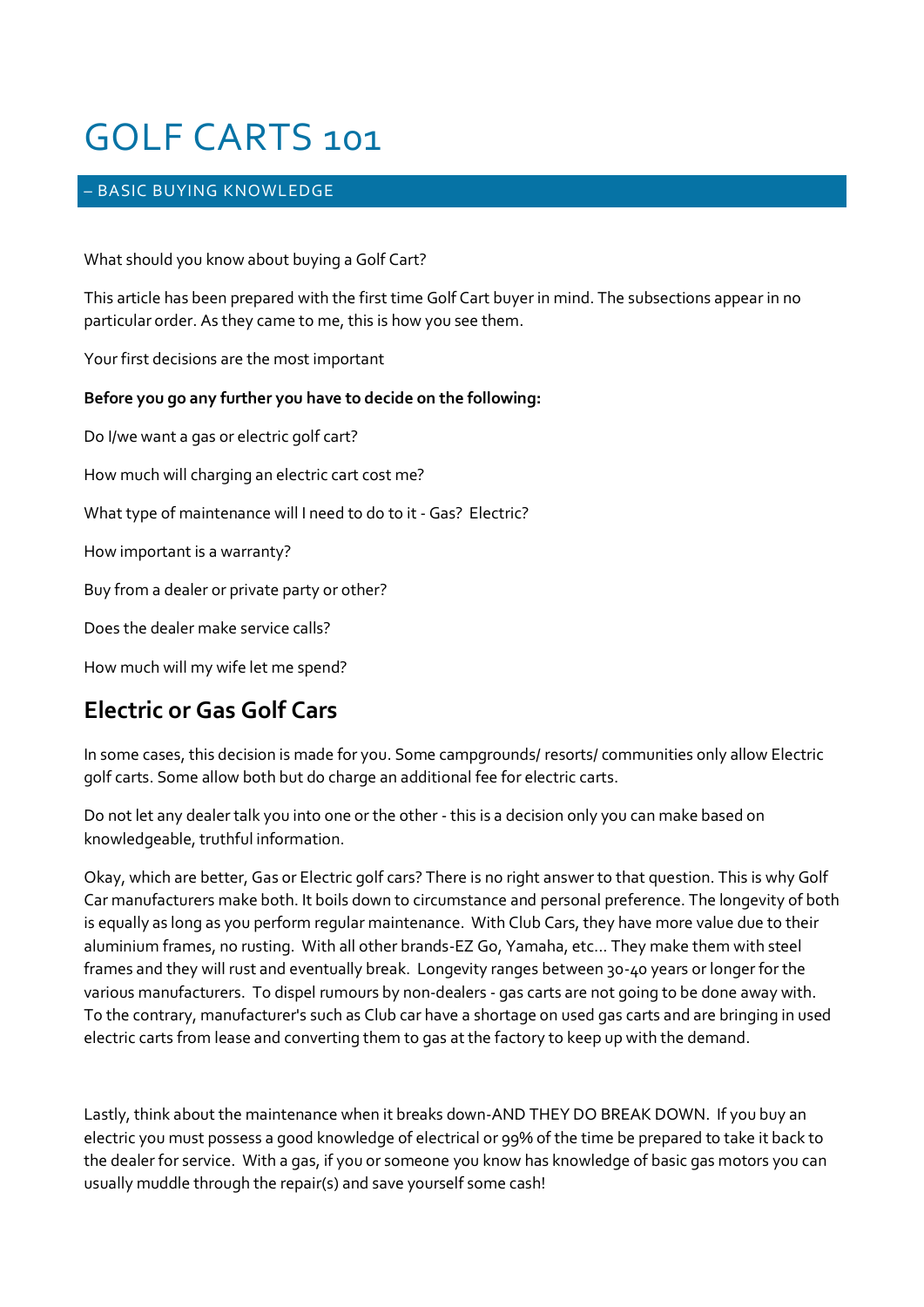#### ELECTRIC CARTS AND THEIR BATTERIES-

#### **Golf Car Batteries**

Golf car batteries come in three different voltages, 6, 8 and 12. Six 6-volt batteries will give you a

36 Volt operating system. Six 8-volt batteries will get you a 48-volt operating system and four 12

Volt batteries will give you a 48 Volt operating system. If you do not know the voltage - look at your batteries. There are 2 volts per water fill hole. These are special deep cycle batteries designed for golf cars. Use the batteries recommended for your golf car.

I know what is going through your mind; I'll get 3 - 12-volt batteries from ABC Auto supply for my 36-Volt cart and save some money. Don't try and reinvent the wheel here, it will not work. You will get frustrated, say a lot of things you did not mean (most people will be amazed at the range of your vocabulary) and spend a lot of money that was not necessary. Ask your local dealer about battery care and maintenance. It's important you do this one right.

Some electric golf cars have made tremendous advances in the last decade. Computers run them, have about 50 moving parts, very little downtime and a pleasure to drive. One manufacturer, Club Car, has cart models called IQ models. These carts are capable of going 19.8 mph straight from the factory, whereas most golf cars run about 12 MPH.

36 or 48 volts? A 48-volt cart will run twice as long as a 36 volt on a charge. That equates to longer run time and less time being charged. Golf carts have deep cycle batteries so they require an overnight charge. Keep this in mind after a long day of driving, it will have to sit and get charged, as with a gas cart - it keeps going until the gas tank is empty. On a new set of batteries, you should average about 20-25 miles to a charge. Figure in the charging cost of approx. \$10-20 a month. Also, many campgrounds charge extra for electric carts.

Now let's look at when you will need batteries. This is a science here and this is one aspect of the old adage - "YOU GET WHAT YOU PAY FOR". The whole science behind a deep cycle battery is the lead in it. The more lead, the more charging capability, the more run time. Cheaper batteries like the Sam's club battery (cheapest on the market at this writing) have less lead than the Cadillac of batteries- Trojan batteries. A Sam's Club Battery can weigh almost 15 pounds lighter than a Trojan. This equates to less run time and less power to all the electrical components. This means that the cheaper batteries put more of a strain on the electrical components and they wear out faster. But more important - they will only last between 1-3 years and the medium is usually 2 years. Whereas a Trojan Battery will last between 7-9 years. Next, do the math - a cheap battery set will run you approximately \$320, a set of Trojan Batteries - \$750 a set. I'll show you an example of a Trojan Battery and Club Car (longest lasting because of the aluminium frame). Let's use the 30-year average life. You will need to buy 3.3 sets of Trojan Batteries @

750/set=\$2475.00. The Sam's Club Battery you would need to buy 15 sets @320/set=\$4800. Let's factor in also - these batteries weight between 48-63 pounds each and this job is not fun to do since it is a backbreaker! To equal a set of Trojan batteries at \$750, you would have to buy 4 sets of Sam's Club batteries at \$1280. The other brands of batteries - Deka, Interstate and US Battery will last approx. 5-6 years, the up and coming Crown Batteries have the identical specs as a Trojan and are poised to take over the Leadership as the longest lasting. Any other batteries are branded under one of these major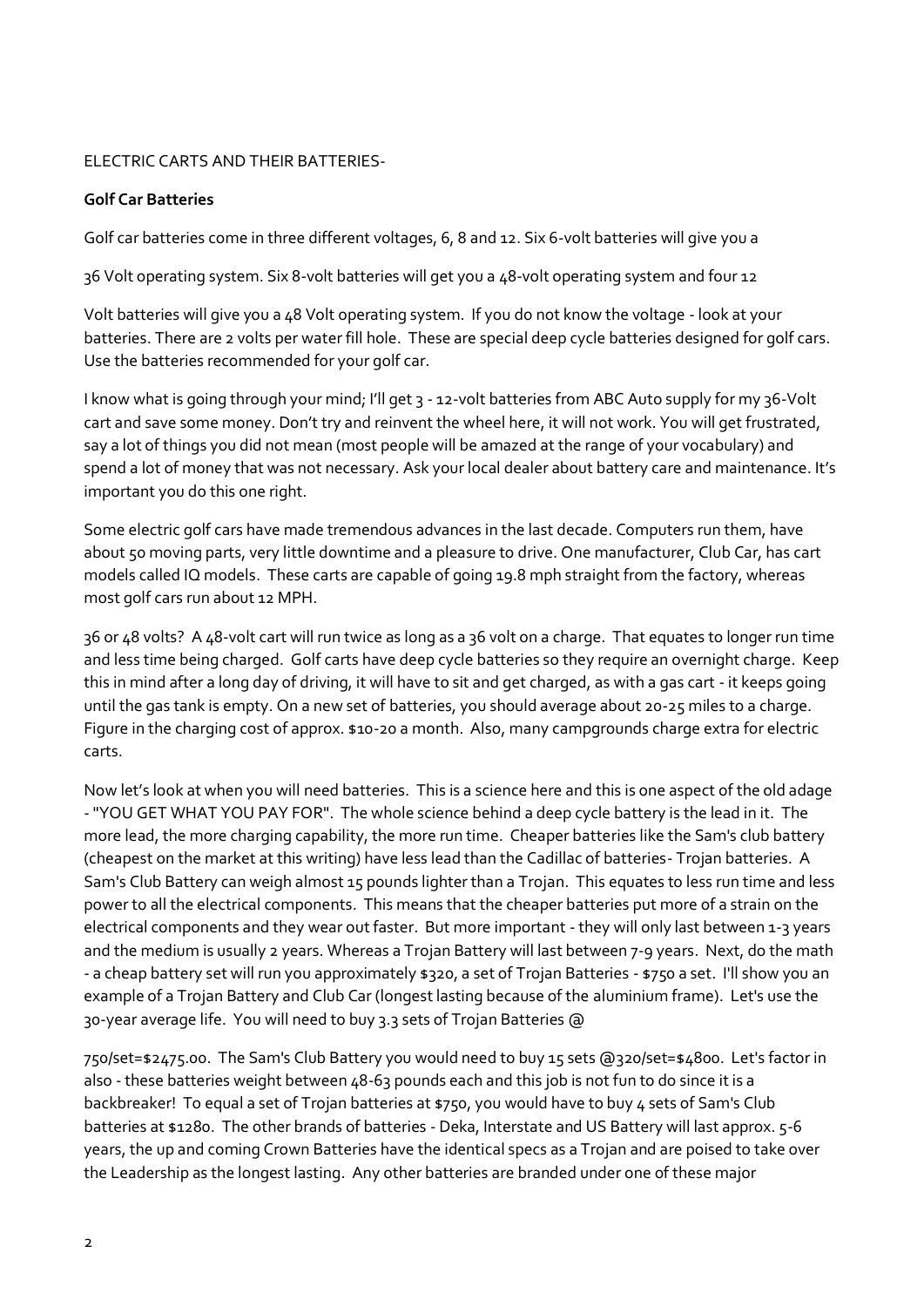manufacturers' name. All the major manufacturers offer a 1-year guarantee that is pro-rated. The older the battery the less they pay on a warranty claim. The warranty does not cover improper maintenance so make sure you check them and put in distilled water every 2-3 weeks. Running a battery dry and having the plates show can shorten the life by half!

Too many people are under the assumption that there is no maintenance with an electric-FALSE!! You will still have to grease the front end, check the rear end bi-annually or yearly and every 2-3 weeks check the batteries and water if needed. Also, tighten and clean the electric posts and cables, keep them free from corrosion or your cables will get weak and break and the cart won't run! The chargers will also have to be repaired occasionally as they have wear-out parts also.

**Chargers** Most of today's chargers are fully automatic, which means they will discontinue charging when the batteries are at full capacity. Golf cars use special chargers that have a matched output to the golf cars electrical system. Never use a charger that is not made for a golf cart.

Club Car is the only golf cart manufacturer that uses a charger that is controlled by an On-Board Computer (OBC). The OBC controls all the charging function of the Golf Car. Thus, enabling it to be left plugged in 365/24/7.

# GAS CARTS -

Today's gas carts are not the gas cars of yesterday. Gone are days of a blue trail of smoke going down the fairway backfiring and sputtering. They are quiet and reliable. Most of the major manufacturers use a 4 stroke engine that has oil in the crankcase and regular unleaded gas in the gas tank, no need to mix the two anymore. These carts average about 7 miles to the gallon and most tanks on the average are about 7 gallons. Most people that use their carts just on a weekend at a campground or cottage, driving casually will go through 1-2 tanks of gas a summer. Even at \$5.00/gallon, you are only going to spend between \$35-70. If you are an occasional driver, you won't go through one tank a summer. Heavy drivers will probably go through 3-4 tankfuls and this is heavy non-stop driving, always on it cruising.

Other than that, a tune up and oil change every 300 hours or once a year (approx. value \$30), check the belts for wear, grease the front end, and check transmission level.

#### **Tune-ups/Maintenance**

Tune-ups for both Gas & Electric are an important annual function. An annual inspection on your golf car is much the same as going to your Dentist. Not only will the Dentist clean your teeth, they find out if something is wrong when it is small and easy to fix. Getting your golf car inspected once a year can be a very inexpensive way to maintain your golf car and fix any problems when they are small. And it's painless.

# **Gas & Electric cars annually require the following:**

Pressure wash car, undercarriage, batteries, Brakes inspected, cleaned and adjusted Increase tire pressure Grease points greased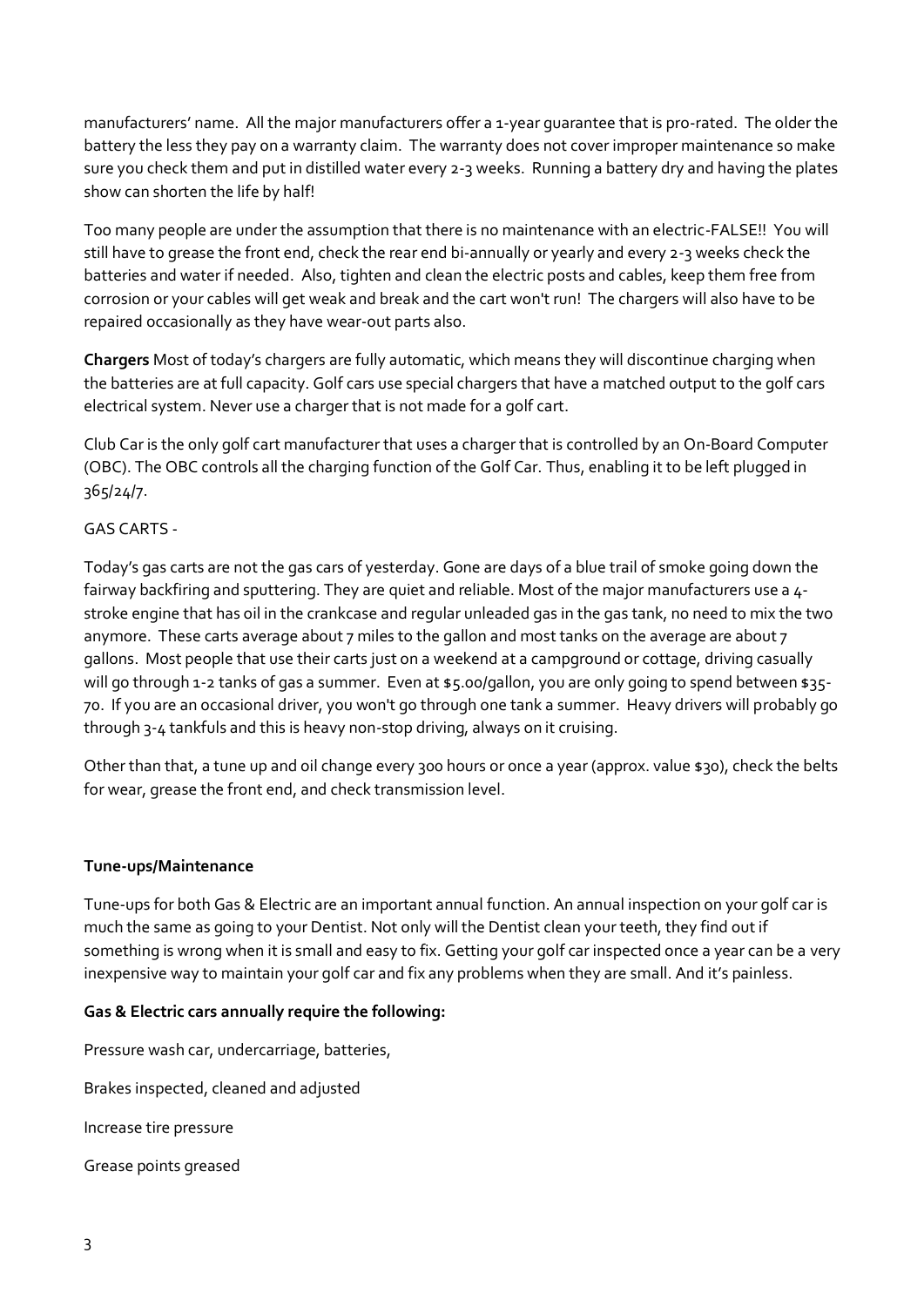Check differential oil levels Check steering for tightness and wear Tighten all front suspension and check for wear on springs, spindles, bushings, etc. **Specific to electric golf cars:** Clean all battery tops with water and baking soda Remove and clean all battery cables, change as required Top up water levels in batteries Spray battery cables with Battery Protective Spray Charge batteries, inspect battery charger for proper operation Check battery trays for rotting/corrosion due to overfilling Every 8-12 years chargers do have parts that wear out and will need to be rebuilt when they quit working **Specific to Gas golf cars:** Oil change and filter Air filter change Fuel filters and spark plug changed as required Check and change all belts as required Check battery charging Inspect Starter Generator brushes Inspect fuel pump for leaks Inspect clutch for wear or rattling Inspect carburettors for proper operation and clean if necessary Refer to your owner's manual or local dealer for specifics about your car.

#### **Determining Value**

The value of a golf car is determined by the age and condition of the golf car. Gas always brings more resale value than electric. The battery age on an electric also dictates price. The older the car, the less value it has. However, that is not to say a 10-year-old car, well maintained, could not have as much value as a poorly maintained (condition) 5-year-old car.

The overall condition of the golf car has to be taken into consideration in determining its value.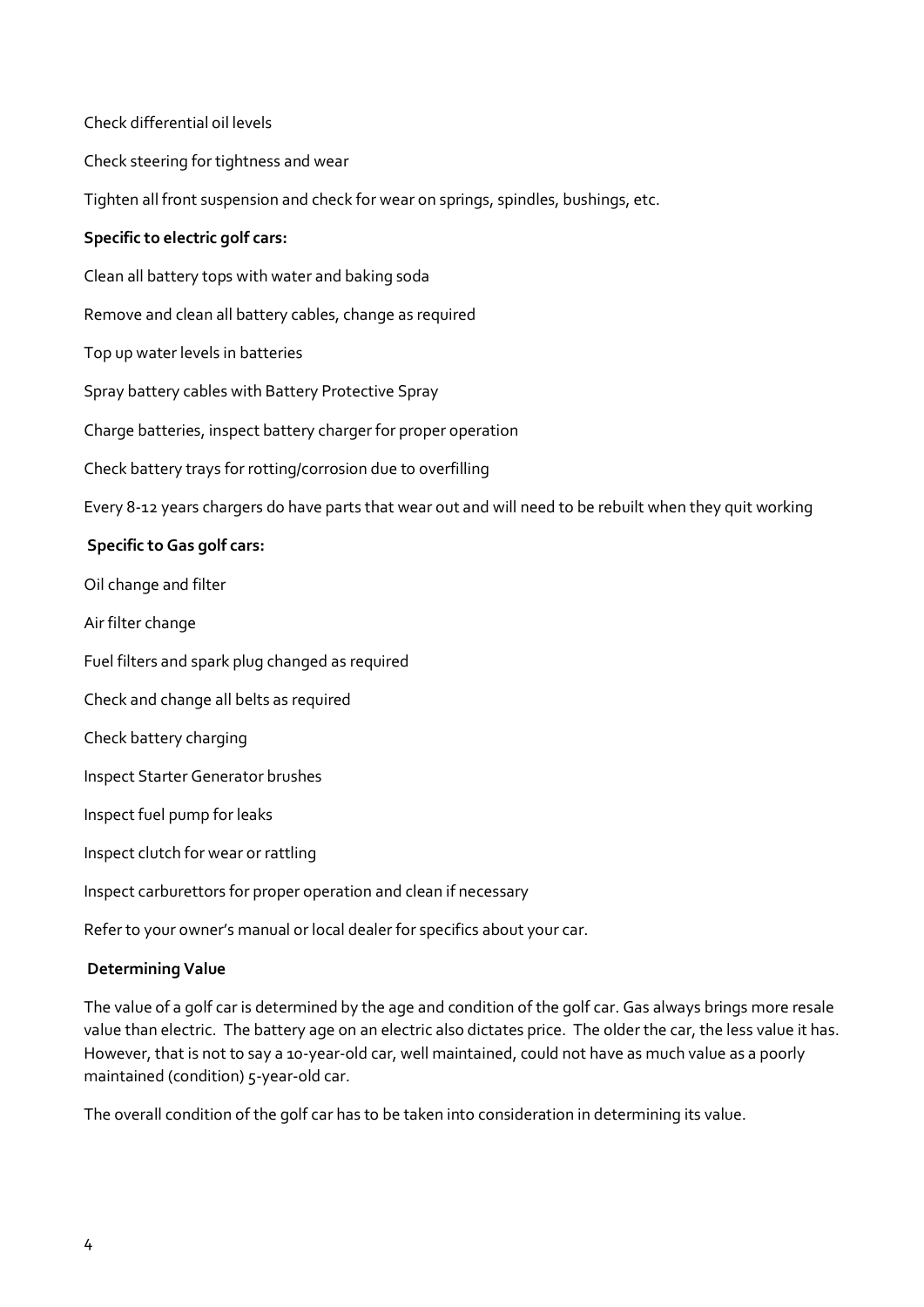Body, canopy, tires, batteries/charger, oil leaks, curb side appeal is all assessed to determine value. The number of rounds on the car is a big factor. Which golf car would have more value to you, the one doing 150 rounds per year or the one closing in on 450 rounds per year?

## **Why is there such a range of prices on golf cars?**

It could be the way they are sold. Here are some examples:

"As is", means exactly that, what you see is what you get, no more. It is the least expensive way to get into a golf cart but the most work required on your part.

"Reconditioned Golf Cars", this one is very hard to nail down because my definition of reconditioned and yours may not be the same. A reconditioned golf car should include the following: washed from top and bottom, body with very little scratches and all scratches touched up or new/painted front and rear bodies, excellent tires and brakes, batteries and cables in excellent condition, tune up and oil change, new drive and starter belts, clutches checked and rebuilt/replaced - no rattling, starters checked and replaced-no grinding noises, all front suspension greased, tight, not leaning (sign of worn out springs), no missing/damaged parts, check frame for damage or broken welds (many times frames are bent due to collisions on the golf course). Dealer should repair frame if this is the case so other components do not wear out due to this, no torn or loose seats, any worn, weathered or damage part replaced/repaired. This type of cart should look showroom condition. A warranty should be in place.

The more a dealer has to put into a car, the more you will have to pay, but the more golf car you will have.

# **BUY FROM A DEALER OR PRIVATE PARTY?**

First and foremost-would you buy a cart from a golf car dealer, other type of retail business or private party? If you have knowledge of mechanics and can thoroughly evaluate a cart - by all means buy from a private party-there are many good deals out there. If you cannot assess a cart and are not mechanical you are best to go to a reputable full-time golf cart dealer and, preferably an authorized dealer of the brand of cart you are looking for. As much as there are good deals out there by private parties there are MORE not so good deals out there. Buyer beware! Not everyone tells the truth.

Now just because you sell some golf carts don't make you a golf cart dealer! Would you have a golf cart company repair your windshield or glass?? Why would you buy a car from a non-golf cart dealer?? A legitimate golf cart dealer will have knowledge and trained sales staff, full running year-round retail facility, maintenance shop, large inventory of carts and also large inventory of parts and accessories. They will accept all forms of payment including all major credit cards and offer financing and will have been in business for many years. In addition to that an Authorized dealer is backed by the full sales, service, and tech support of the factory. The factory also provides many yearly classes in sales and technical service for their dealers.

Authorized dealers have earned the "authorized" status by proving and adhering to strict manufacturer policies for their retail facility standards, shop facility standards, inventory of carts, parts and accessories, and mechanical staff. Mechanics go through ongoing training every year. Valuable to you when you need it! Authorized dealers are also required to carry liability insurance against theft, loss and liability.

Dealers have a lot invested in their facilities, inventory and employees. See if the dealer has a large parts department, because this will come in handy when you need a repair. After all, let's face it - you never expect a breakdown and with the summer being so short you do want your cart up and running as fast as